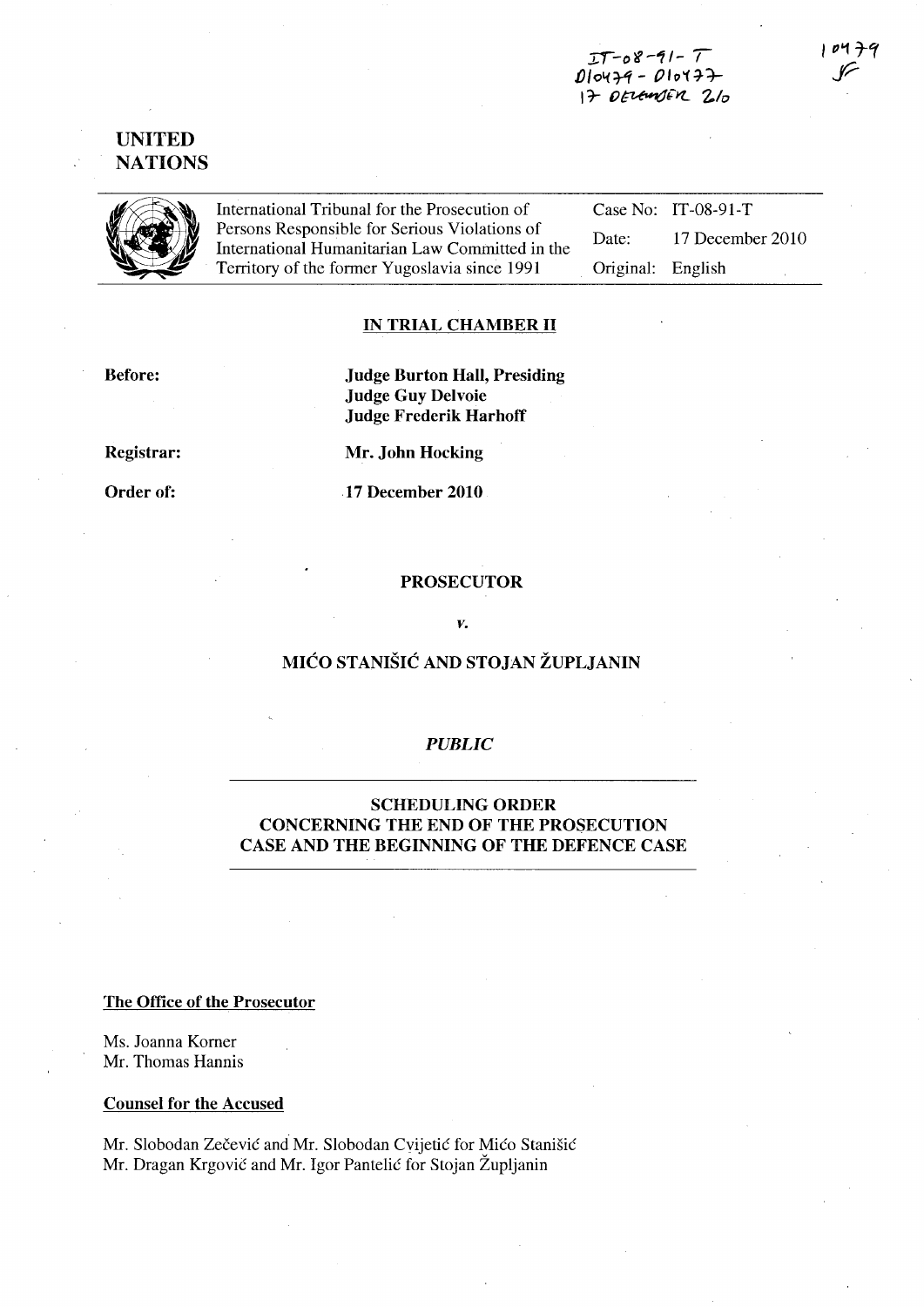**TRIAL CHAMBER 11** ("Trial Chamber") of the International Tribunal for the Prosecution of Persons Responsible for Serious Violations of International Humanitarian Law Committed in the Territory of the former Yugoslavia since 1991 ("Tribunal");

**RECALLING** that on 12 and 26 November 2010 the Trial Chamber ordered the Prosecution to complete the testimony of all its witnesses by 17 December 2010, save for Ewan Brown, ST228 and, if permission were granted for him to be recalled, ST181, and further ordered the testimony of these witnesses to be completed by 21 January  $2011$ ;<sup>1</sup>

**RECALLING** that on 7 December 2010 the Trial Chamber granted the motion of the Defence of Stojan Župljanin to recall  $ST181$ ;<sup>2</sup>

**RECALLING** that on 9 December 2010 the Trial Chamber granted a joint Defence motion to recall ST191 and for him to be heard after the winter recess; $3$ 

**CONSIDERING** that at the status conference on 15 December 2010 the Prosecution notified the Trial Chamber that it will be seeking to call ST008, who has so far been unable to testify for medical reasons, via video-conference link after the winter recess and that, if granted, he would testify after ST181, ST191, ST228 and Ewan Brown;<sup>4</sup>

**CONSIDERING** the parties' submissions at the status conference on 15 December 2010 in respect of the further scheduling of the trial;

**PURSUANT TO** Article 20 of the Statute and Rules 54, 65 *ter, 73ter,* 84,98 *bis* and 127;

#### **ORDERS:**

- a) the Prosecution to close its case on Thursday 27 January 2011;
- b) the Defence of Mico Stanisic and the Defence of Stojan Župljanin to inform the Trial Chamber, through its Senior Legal Officer, on Friday 28 January 2011 whether they intend to make submissions pursuant to Rule 98 *bis;*
- c) that submissions pursuant to Rule 98 *bis*, if any, shall be heard on Monday 31 January 2011;

<sup>&</sup>lt;sup>1</sup> Hearings, 12 Nov 2010, T. 17391, and 26 Nov 2010, T. 17909-17911.

<sup>&</sup>lt;sup>2</sup> Hearing, 7 Dec 2010, T. 18279-18280, ruling on the oral motion of the Defence of Stojan Župljanin made at the hearing on 5 Nov 2010 (T. 17005).

<sup>3</sup> Hearing, 9 Dec 2010, T. 18455-18457, ruling on Joint Defence motion to recall STl91, filed confidentially on 26 Noy 2010.

Status conference, 15 Dec 2010, T. 18461-18462.